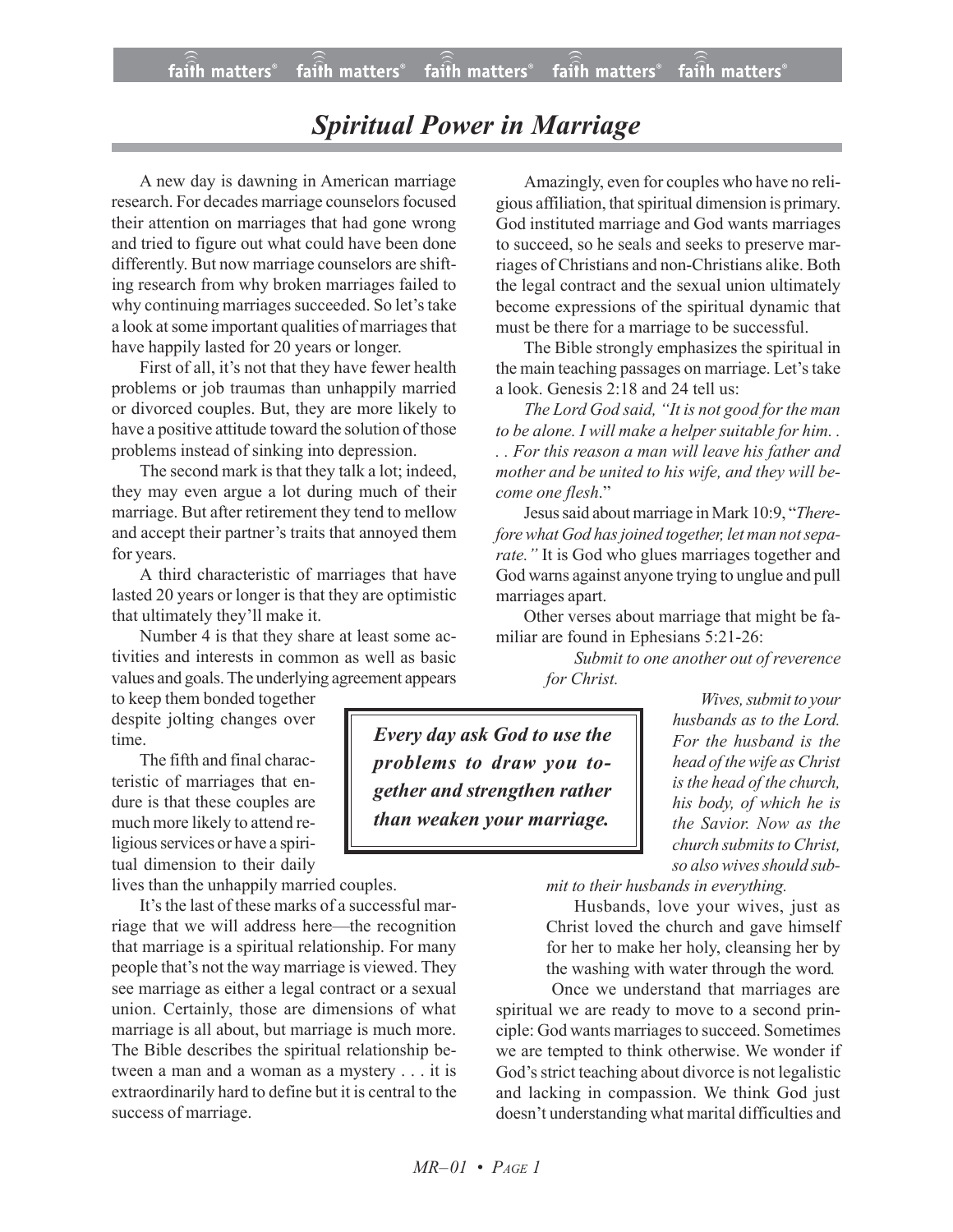relationships are like. But the truth is that God wants marriages to stay together so much that he has written the rules in a way that keeps them together.

The notion of dissolving marriage because of "incompatibility" or "irreconcilable differences" is purely human invention and far from biblical teaching. God wants it to be difficult to tear a marriage apart so that marriages will stay together.

Painless separations and divorces are a myth. People sometimes ask why God allows it to hurt so much. Remember God is the gracious inventor of pain. If it were not for physical pain we would all have burned off our fingers, chopped off our toes and bled to death long before becoming adults. God graciously allows the tearing apart of a marriage to hurt enough that more people will avoid the pain and stay together until they reach maturity in their marriages and personal lives.

We may ask, "Why does God allow my husband/ wife to do what they do? If he is all-powerful, why doesn't he make him/her do what's right instead of what's wrong?" The answer is simple but not always easy: God wants marriages to be good, but he knows it will never happen if he imposes his will upon us. So, he has given us the freedom to be righteous but the other side of that is the freedom to sin. He has given us the freedom to give pleasure, but the other side of that is the freedom to inflict pain. He has given us the freedom to make a marriage marvelous, but the other side of that is the freedom to make a marriage miserable.

Therefore, God brings pressures upon us and our relationships to move us toward righteousness, success and blessing. There are many verses that talk to us about this. Matthew 7:11 tells us that God offers good gifts to all who ask. In Malachi 2:16 we are told that God hates divorce. If that is true then the obvious corollary is that he loves marriages that stick together! We are told in John 16:13 that the Holy Spirit guides us to the truth. And in Philippians 2:13 we read that *"it is God who works in you to will and to act according to his good purpose."*

It's a little like raising children. As a parent we love each one of our children. We do everything we can to make them succeed. We provide their clothes, food, shelter, books, games and everything we think they need. We encourage them, pray for them, take them to the doctor and dentist, help them with homework and push them in the right direction. But we do not dress them or write their papers or take their tests. It is their responsibility to take advantage of all the good we can give them, but the final outcome of their lives is up to them.

That is precisely what God continually does with our marriages. He gives gifts, provides encouragement, sets limits, prevents tragedies, teaches and even disciplines. But it is up to us to take full advantage of all that is done by the God who wants our marriages to succeed.

One partner cannot make a successful marriage! But one ingredient that one partner can give to a marriage that is the best of all is personal godliness. 1 Peter 3:1-6 tells us:

> *Wives, in the same way be submissive to your husbands so that, if any of them do not believe the word, they may be won over without words by the behavior of their wives, when they see the purity and reverence of your lives. Your beauty should not come from outward adornment such as braided hair and the wearing of gold jewelry and fine clothes. Instead, it should be that of your inner self, the unfading beauty of a gentle and quiet spirit, which is of great worth in God's sight. For this is the way the holy women of the past who put their hope in God used to make themselves beautiful. They were submissive to their own husbands, like Sarah, who obeyed Abraham and called him her master. You are her daughters if you do what is right and do not give way to fear.*

The assumption built into these verses seems to be that the wives addressed here have husbands who were not believers and did not positively contribute to their marriages. The teaching is that under those circumstances a wife is to be godly, live the right kind of life and demonstrate the power of God in her present situation. That is the very best gift she can give to her marriage.

The results of that are supernatural. Take a look at some of the most unusual verses in the Bible in 1 Corinthians 7:12-14:

*To the rest I say this (I, not the Lord): If a brother has a wife who is not a believer and she is willing to live with him, he must not divorce her. And if a woman has a husband who is not a believer and he is willing to live with her, she must*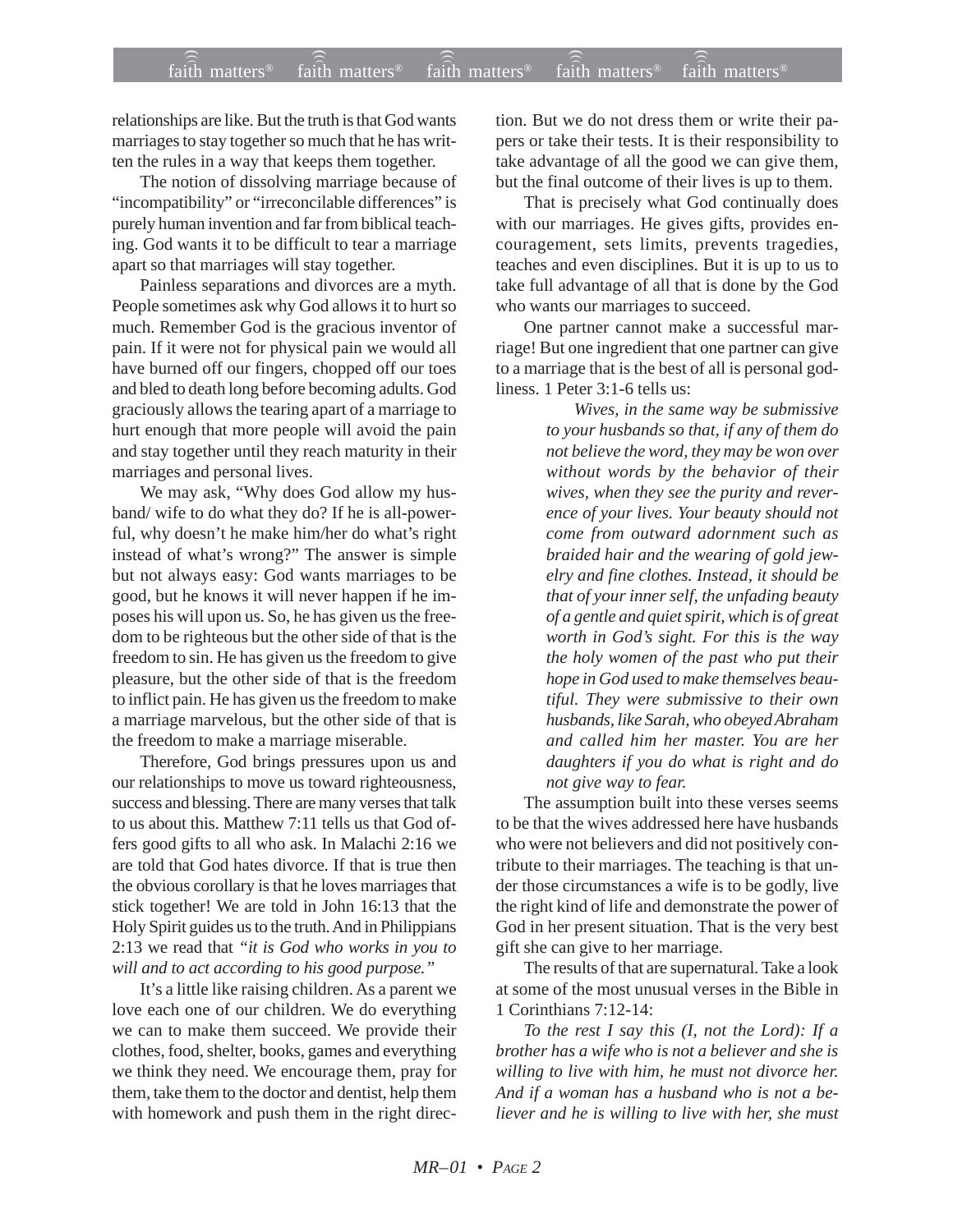## *not divorce him*. *For the unbelieving husband has been sanctified through his wife, and the unbelieving wife has been sanctified through her husband.*

That is an amazing teaching. It says that if there is a home where one person is godly and the other person isn't, the godliness of the one will bring spiritual influence, power and blessing to the ungodly marriage partner!

The closest comparison I can think of in ordinary life is fringe benefits. As an employee of Wooddale Church I am privileged to enjoy a medical health plan with benefits. Charleen is not an employee of Wooddale Church yet she receives the same benefits simply because she's married to me.

Apparently that is exactly what God is saying about the benefits of spirituality and godliness. It's not that the person becomes a Christian and has eternal life because of being married to a Christian, but the Bible is teaching that significant benefits of godliness and spirituality extend to the ungodly spouse. Therefore, be a godly wife. Be a godly husband. Live 100% for Jesus Christ. Maintain daily devotions; evidence the fruit of the Spirit; let the spiritual power of God flow through you into your marriage and home.

There is a couple I have known well most of my life. He grew up in a Christian home; his father

was a pastor. She came from a religious home although I doubt there was much real understanding of salvation or the Bible. From the beginning their marriage was tumultuous. He never took a spiritual leadership role and never really reflected the background from which he

came. So with her limited spiritual resources she began to pray. She has what she calls a "prayer chair" in her living room where she goes every day and prays to keep their marriage and home going. It has not been easy over more than 20 years but the success has far exceeded what I ever would have predicted. She has given her marriage the best gift of all: godliness.

The next practice in the renewal of a marriage is marital prayer, an oft missing ingredient. Let's go back to 1 Peter 3:7. This time the advice is specifically to husbands. It says:

Husbands, in the same way be considerate as you live with your wives, and treat them with respect as the weaker partner and as heirs with you of the gracious grace of life, so that nothing will hinder your prayers*.*

*The Bible here teaches that there is a direct correlation between the success of the husband's prayers and his relationship with and treatment of his wife. If I correctly understand what is here being taught, if a man treats his wife inconsiderately his prayers will be hindered to the point that God will not listen and will not answer.*

Marital prayer is often a missing ingredient even in Christian homes. Sometimes I am shocked to discover how few Christians actually pray together as husbands and wives. They may do it in times of crisis, but they don't do it as a matter of on-going discipline in their relationship, therefore missing out on many of God's blessings.

Let's make a list of what we ought to pray for in our marriages. Begin with the renewal of your marriage commitment. Tell God you are committed before him to your husband or wife "for better, for worse; for richer, for poorer; in sickness and in health." Regularly reaffirm your marriage commitment to God. This alone will powerfully impact your

marriage relationship!

A second suggestion is that you pray for fidelity. Pray daily that you will be faithful to your spouse and he or she will be faithful to you. And not just in action but faithful in thought life as well.

A third suggestion is

to pray for romance. Romantic love isn't everything in a marriage, but it sure is valuable. Daily ask God to keep the romance burning in your relationship. Ask him for ideas to fan the flame of romance. Seek his help to remember birthdays, anniversaries or other special events.

Pray for passion in your marriage. Pray that God will give to you a strong sexual desire for your spouse. Sexual relationships are extremely important in successful marriage, but even in the best of marriages there are different seasons. Regularly ask

*Set aside a special time and place to pray out loud together. Share your dreams and disappointments, your plans and your problems.*